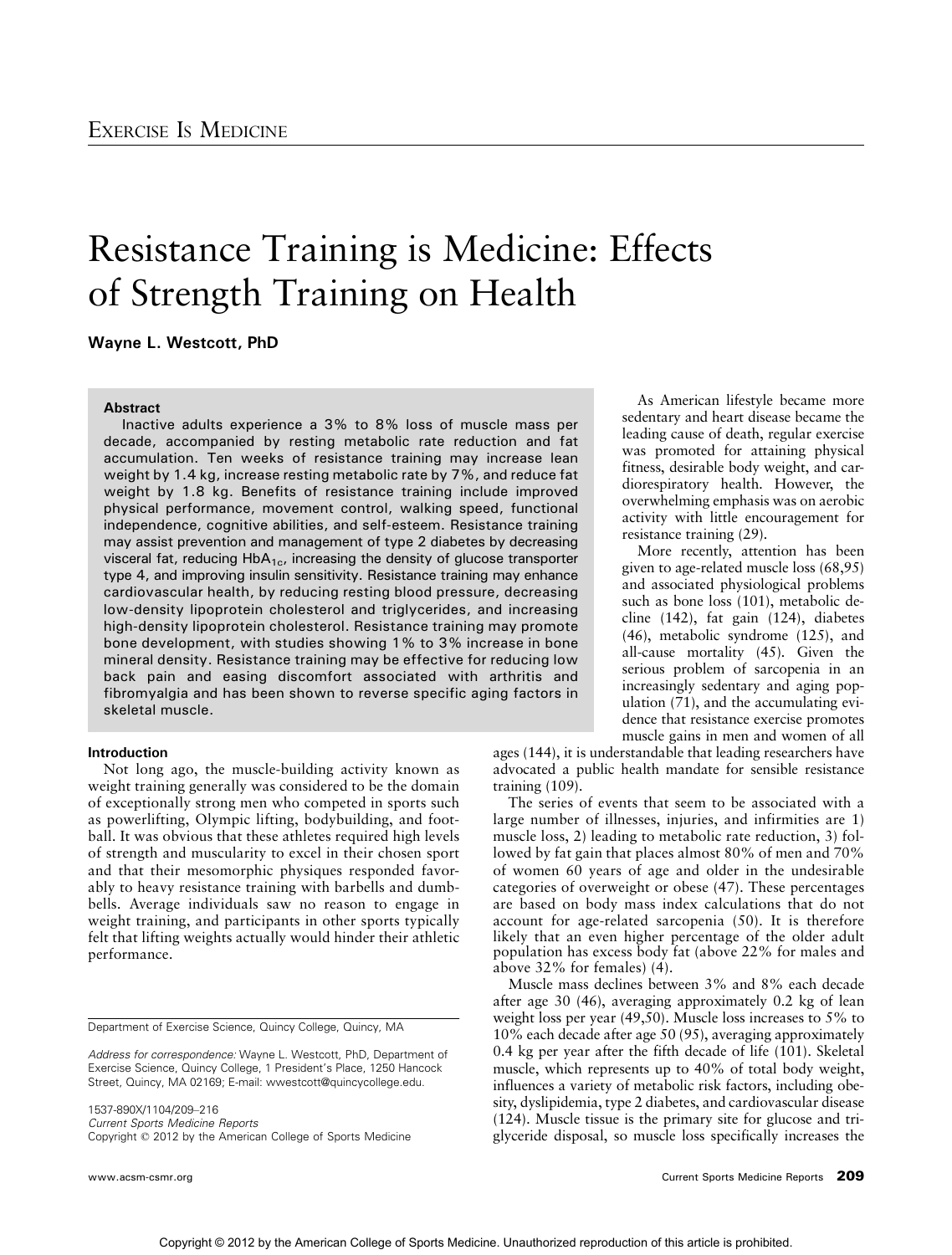risk of glucose intolerance and associated health issues (38,46,124).

Muscle protein breakdown and synthesis largely are responsible for energy expenditure in resting muscle, which is approximately 11 to 12 cal  $d^{-1}$  kg<sup>-1</sup> of untrained muscle tissue (148). Consequently, muscle loss is the greatest contributor to the age-related decline in resting metabolic rate (108), which averages 2% to 3% per decade in adults (83). Because resting metabolism accounts for about 65% to 70% of daily calorie use among sedentary men and women, reduction of muscle mass and resting metabolic rate may be accompanied by increased fat weight (148).

## Reversing Muscle Loss

Numerous studies have demonstrated that relatively brief sessions (e.g., 12 to 20 total exercise sets) of regular resistance training (two or three nonconsecutive days per week) can increase muscle mass in adults of all ages through the 10th decade of life (22,44,56,64,101,112,141,144). Many of these studies showed lean weight gains of about 1.4 kg following approximately 3 months of resistance training. A representative large-scale study with more than 1,600 participants between the ages of 21 and 80 years revealed a mean lean weight increase of 1.4 kg after 10 wk of resistance training incorporating 12 total exercise sets per session (144). Training frequencies of 2 and 3 d $wk^{-1}$  produced similar lean weight gains, and there were no significant differences in muscle development among any of the age groups.

#### Recharging Resting Metabolism

Resistance training stimulates increased muscle protein turnover (39) and actually has a dual impact on resting metabolic rate. First, as a chronic response, resistance training results in greater muscle mass that necessitates more energy at rest for ongoing tissue maintenance. A 1.0-kg increase in trained muscle tissue may raise resting metabolic rate by about 20 cal $d^{-1}$  (124). Second, as an acute response, resistance training causes tissue microtrauma that requires relatively large amounts of energy for muscle remodeling processes that may persist for 72 h after the training session. Research has shown significant increases in resting metabolic rate (approximately 7%) after several weeks of resistance training (17,22,64,89,112,137). However, more recent studies have revealed a similar elevation in resting energy expenditure (5% to 9%) for 3 d following a single session of resistance training (55,60). Participants who performed a high volume resistance workout (8 exercises  $\times$  8 sets each) averaged an 8% (trained subjects) to 9% (untrained subjects) increase in resting energy expenditure for 3 d after the exercise session (55). Beginning participants who performed either a moderate-volume resistance workout (10 exercises  $\times$ 3 sets each) or a low-volume resistance workout (10 exercises  $\times$ 1 set each) averaged a 5% increase in resting energy expenditure for 3 d after their respective exercise sessions (60). Based on the findings from these studies, regular resistance training may increase energy expenditure at rest by  $100 \text{ cal-d}^{-1}$ or more.

## Reducing Body Fat

Excessive body fat is associated with risk factors such as elevated plasma cholesterol, plasma glucose, and resting blood pressure, which contribute to the development of type 2 diabetes and cardiovascular disease (94,124,146). In their review article, Strasser and Schobersberger (124) concluded that resistance training is recommended in the management of obesity and metabolic disorders. With respect to overall body fat, several resistance training studies that showed approximately 1.4 kg of lean weight gain also reported approximately 1.8 kg of fat weight loss (22,64,112,141,144).

With respect to abdominal adipose tissue, research has revealed significant reductions in intra-abdominal fat resulting from resistance training in older women (65,131) and older men (69,130) as well as only one-third as much visceral fat gain in premenopausal women over a 2-year study period (7% resistance trained vs 21% untrained) (116). Hurley et al. (68) have identified increased resting metabolic rate, improved insulin sensitivity, and enhanced sympathetic activity as possible means by which resistance training may decrease intra-abdominal fat stores.

Increased resting metabolic rate would seem to be a major factor in fat loss. A 20-min circuit resistance training program may require approximately 200 cal for every performance and may use 25% as many additional calories (50 cal) for recovery processes during the first hour following the workout (58). Furthermore, over the next 72 h, resting energy expenditure may remain elevated by 100 cal $d^{-1}$  for muscle remodeling processes (60). Assuming two 20-min circuit resistance training sessions a week, the associated energy utilization would approximate  $5000 \text{ cal} \cdot \text{mo}^{-1}$  (eight) workouts  $\times$  250 cal + 30 d  $\times$  100 cal).

#### Facilitating Physical Function

Aging is accompanied by a gradual reduction in physical function that negatively affects the ability to perform activities of daily living (143). Research has revealed that resistance training can reverse some of the debilitating effects associated with inactive aging, even in elderly individuals (44,56,129,141). In one study, nursing home residents (mean age = 89 years) performed one set of six resistance machine exercises, twice a week, for 14 wk. At the end of the training period, the participants increased their overall strength by 60%, added 1.7 kg of lean weight, and improved their functional independence measure by 14% (141). Other studies support resistance training by older adults for enhancing movement control (9), functional abilities (63,74), physical performance (61), and walking speed (115).

### Resisting Type 2 Diabetes

As the obesity problem increases so does the prevalence of type 2 diabetes. It is predicted that by the middle of this century, one of three adults will have diabetes (15). In their review article on aging, resistance training, and diabetes prevention, Flack et al. (46) concluded that resistance training may be an effective intervention approach for middleaged and older adults to counteract age-associated declines in insulin sensitivity and to prevent the onset of type 2 diabetes. This position is supported by numerous research studies, including those demonstrating improvements in insulin resistance and glycemic control (24,25,37,40,53,62). As presented in the previous section, resistance training also has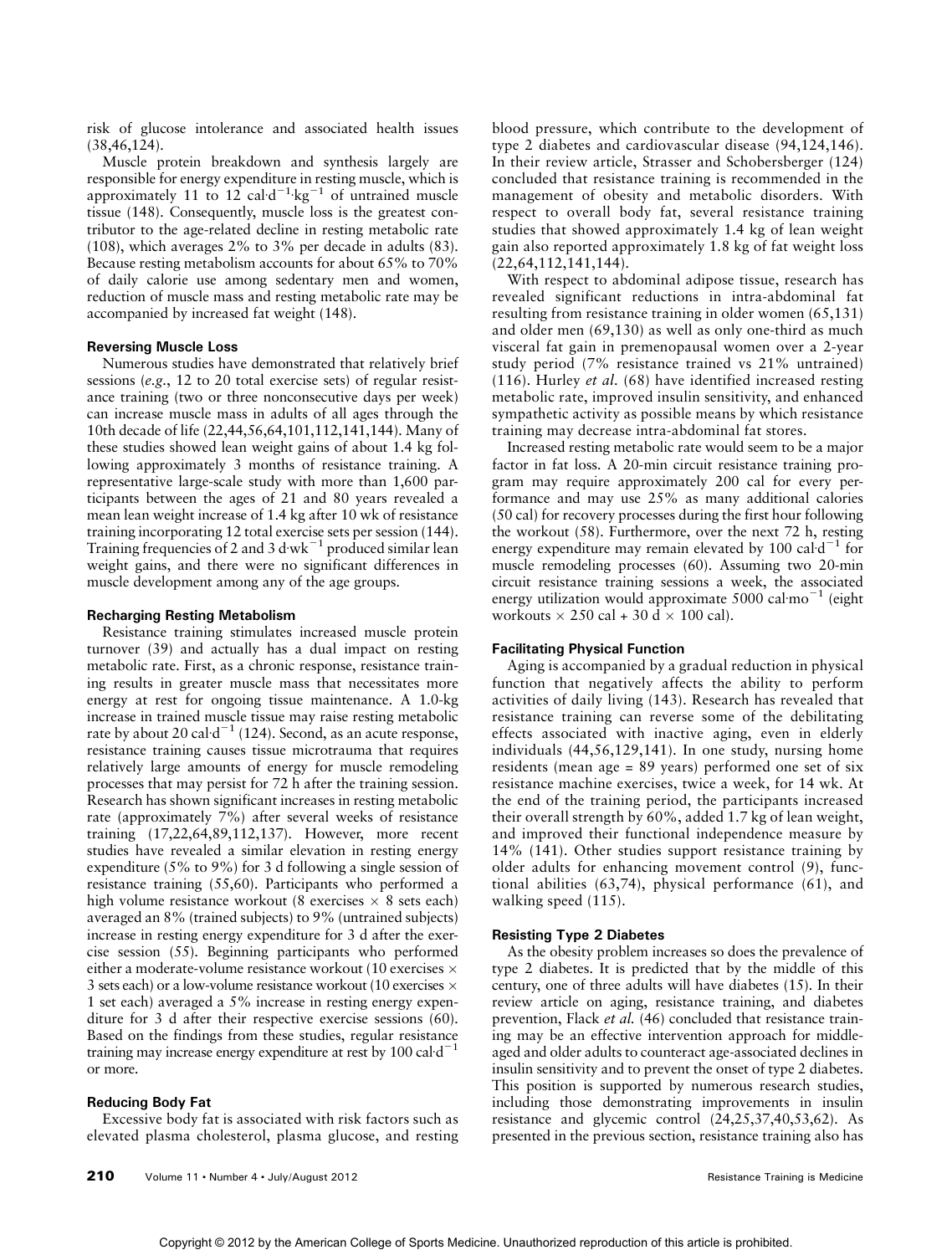been shown to reduce abdominal fat, which may be particularly important for diabetes prevention. This is because insulin resistance seems to be associated with abdominal fat accumulation in aging adults (28,84). Based on their literature review, Flack et al. (46) suggested that resistance training programs incorporating higher-volume and higherintensity protocols may be more effective for improving insulin resistance and glucose tolerance compared with lower-volume and lower-intensity exercise protocols. This recommendation is consistent with the resistance training guidelines of the American Diabetes Association to exercise all major muscle groups, 3 d·wk<sup>-1</sup>, progressing to three sets of 8 to 10 repetitions at high intensity (122).

A meta-analysis by Strasser et al. (125) revealed that resistance training reduced visceral adipose tissue and decreased glycosylated hemoglobin  $(HbA_{1c})$  in people with abnormal glucose metabolism. The review authors concluded that resistance training should be recommended for the prevention and management of type 2 diabetes and metabolic disorders (125).

According to Phillips and Winett (109), resistance training is associated with improved glucose and insulin homeostasis because of increases in muscle cross-sectional area and lean body mass, as well as qualitative improvements in muscle metabolic properties, including increases in the density of glucose transporter type 4, glycogen synthase content/activity, and insulin-mediated glucose clearance. There also is evidence that resistance training may be preferable to aerobic exercise for improving insulin sensitivity (21,40) and for lowering  $HbA_{1c}$  (21).

## Improving Cardiovascular Health

A 2011 literature review by Strasser and Schobersberger (124) concluded that, ''resistance training is at least as effective as aerobic endurance training in reducing some major cardiovascular disease risk factors" (p. 6). The reported findings related to cardiovascular benefits of resistance training included improved body composition, mobilization of visceral and subcutaneous abdominal fat, reduced resting blood pressure, improved lipoprotein-lipid profiles, and enhanced glycemic control (124). This section addresses the effects of resistance training on three key physiological factors associated with cardiovascular health, namely, resting blood pressure, blood lipid profiles, and vascular condition.

## Resting Blood Pressure

Approximately one-third of American adults have hypertension, which is a major factor in cardiovascular disease (106). Several studies have demonstrated reduced resting systolic and/or diastolic blood pressure following two or more months of standard resistance training or circuit style resistance training (25,67,76,121). One study reported resting blood pressure changes in more than 1,600 participants (ages 21 to 80 years) who performed 20 min of resistance training and 20 min of aerobic activity 2 or 3 d $wk^{-1}$  for a period of 10 wk (144). Subjects who trained twice a week significantly reduced resting systolic and diastolic blood pressure readings by 3.2 and 1.4 mm Hg, respectively. Those who trained  $3 \text{ d}\text{w}\text{k}^{-1}$  significantly reduced resting systolic and diastolic blood pressure readings by 4.6 and 2.2 mm Hg, respectively. A study by Kelemen and Effron (75) also demonstrated significant blood pressure reductions from combined resistance training and endurance exercise.

A meta-analysis of randomized controlled trials by Kelley and Kelley (77) concluded that resistance training is effective for reducing resting blood pressure. A more recent metaanalysis of randomized controlled trials found that blood pressure reductions associated with resistance training averaged  $-6.0$  mm Hg systolic and  $-4.7$  mm Hg diastolic and were comparable with those associated aerobic activity (31).

### Blood Lipid Profiles

According to a recent report of the American Heart Association (91), approximately 45% of Americans have undesirable blood lipid profiles that increase their risk for cardiovascular disease. Several studies have shown beneficial effects on lipoprotein-lipid profiles resulting from resistance training (14,56,79,126,134,135), whereas other studies have not demonstrated significant changes in blood lipid levels (85,121). Some investigators have found that resistance training and aerobic activity produce similar effects on blood lipid profiles (13,121). A review by Kelley and Kelley (79) reported modest improvements in blood lipid profiles resulting from resistance training, with the exception of highdensity lipoprotein (HDL) cholesterol, which did not change significantly. According to the American College of Sports Medicine position stand on Exercise and Physical Activity for Older Adults (3), there is evidence to suggest that resistance training may increase HDL cholesterol by 8% to 21%, decrease low-density lipoprotein (LDL) cholesterol by 13% to 23%, and reduce triglycerides by 11% to 18% (p. 1519). In a study with elderly women (70 to 87 years of age), resistance training significantly improved triglyceride, LDL cholesterol, and HDL cholesterol profiles (41). A 2009 review by Tambalis et al. (126) revealed resistance training to be an effective means for reducing LDL cholesterol, but there is evidence that combined resistance training and aerobic activity improves blood lipid profiles better than either exercise performed independently (110). After a careful review of the research literature and their own studies, Hurley et al. (68) suggested that lipoprotein-lipid responses to resistance training likely are to be genotype dependent, indicating that genetic factors may determine the degree to which resistance training influences blood lipid profiles (Table).

#### Vascular Condition

Vascular condition refers to the ability of arteries to accommodate blood flow, which directly affects blood pressure. Research studies are inconsistent regarding the effects of resistance training on vascular condition. Some studies indicate that resistance training reduces arterial compliance (32,99), some studies show no effect of resistance training on arterial compliance (93,113), while other research reveals enhanced vascular conductance and condition with resistance training (8,42,105). As Phillips and Winett (109) concluded in their literature review, further study is necessary to determine the relevant role of resistance training in vascular adaptations.

Based on the research reviewed, there is sufficient evidence to suggest that resistance training may enhance cardiovascular health (16), as well as reduce the risk of predisposing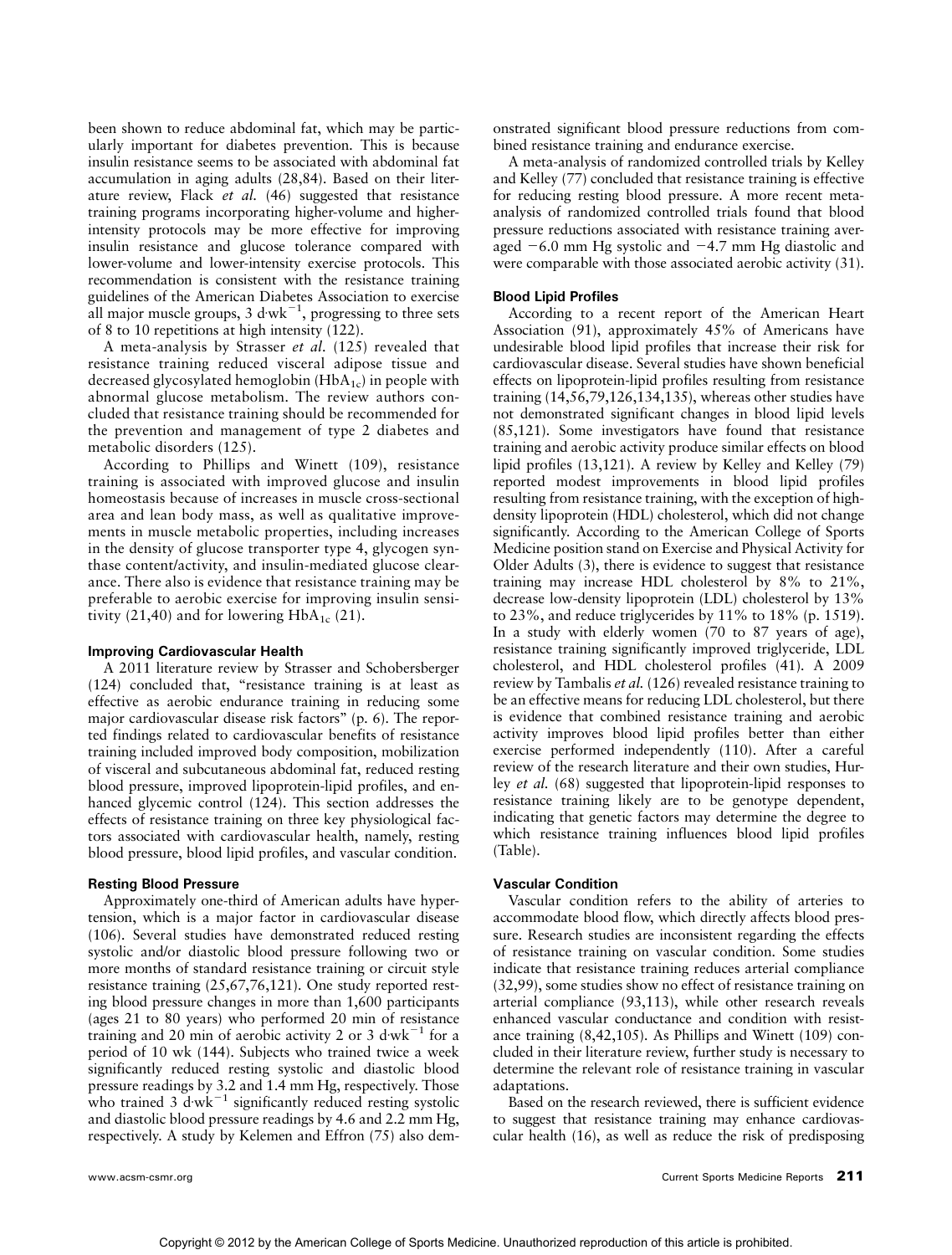Table American College of Sports Medicine recommendations for resistance training (4) (p.172).

| <b>Training exercises</b>              | Perform 8 to 10 multijoint exercise that<br>address the major muscle groups<br>(chest, shoulders, back, abdomen,<br>arms, hips, legs). |
|----------------------------------------|----------------------------------------------------------------------------------------------------------------------------------------|
| Training frequency                     | Train each major muscle group two or<br>three nonconsecutive days per week.                                                            |
| <b>Training sets</b>                   | Perform two to four sets of resistance<br>training for each major muscle group.                                                        |
| Training resistance<br>and repetitions | Use a resistance that can be performed<br>for 8 to 12 repetitions.                                                                     |
| Training technique                     | Perform each repetition in a controlled<br>manner through a full range of motion.                                                      |
|                                        | Exhale during lifting actions and inhale<br>during lowering actions.                                                                   |

metabolic syndrome (68,73,125,145). Although resistance training alone seems to provide cardiovascular benefits, a combination of resistance training and aerobic activity generally is recommended for healthy adults (16) and for older adults (3).

Resistance training also has been shown to produce positive effects in post coronary patients. Numerous studies indicate that resistance training is a safe and productive means for maintaining desirable body weight, increasing muscular strength, improving physical performance, and enhancing both self-concept and self-efficacy in cardiac patients (43,96,111,123).

## Increasing Bone Mineral Density

According to the National Osteoporosis Foundation, approximately 10 million American adults (8 million women) have osteoporosis, and almost 35 million others have insufficient bone mass or osteopenia (100). The U.S. Department of Health and Human Services estimates that 30% of women and 15% of men will experience bone fractures due to osteoporosis (136). Research reveals that muscle loss (sarcopenia) is associated with bone loss (osteopenia) (2,11,66). Adults who do not perform resistance training may experience 1% to 3% reduction in bone mineral density (BMD) every year of life (80,101,140). Logically, exercise interventions that promote muscle gain also may be expected to increase BMD, and the majority of studies support this relationship. Several longitudinal studies have shown significant increases in BMD after 4 to 24 months of resistance training (34,36,52,72,81,82,92,98,101,103,138,150). A meta-analysis by Wolfe et al. (149) indicated that exercise programs prevented or reversed approximately 1% bone loss per year (femoral neck and lumbar spine) in adult and older adult women. A more recent review by Going and Laudermilk (51) revealed that resistance training increased BMD between 1% and 3% (femoral neck and lumbar spine) in premenopausal and postmenopausal women.

Conversely, other longitudinal studies have failed to show significant increases in BMD following 4 to 32 months of resistance training (26,102,117,139,140). Cussler et al. (34) have identified several possible reasons for the inconsistent study results, including small sample sizes, short intervention periods, low completion rates, lack of randomized exercise assignments, and different resistance training intensities. Other variables that may influence BMD research results are growth hormone administration in men (150), hormone replacement therapy in women (52,72,98), dietary protein intake (30,128), and calcium and vitamin D supplementation (35,78).

A 2-year study by Kerr et al. (82) indicated that resistance training resulted in a 3.2% improvement in BMD compared with the control group. However, studies show that termination of the resistance training program leads to reversal of BMD gains (139,147).

Although much of the research on resistance training and bone density has been conducted with older women, there is evidence that young men may increase BMD by 2.7% to 7.7% through resistance training (1). The range of BMD change is related to different responses in different bones because the musculoskeletal effects of resistance training relatively are site specific (1,81,88).

The majority of studies in this area support the conclusion in Layne and Nelson's (88) review that resistance training appears to be associated positively with high BMD in both younger and older adults and may have a more potent effect on bone density than other types of physical activity such as aerobic and weight bearing exercise (54).

#### Enhancing Mental Health

According to a comprehensive research review by O'Connor et al. (104), the mental health benefits of resistance training for adults include reduction of symptoms in people with fatigue, anxiety, and depression; pain alleviation in people with osteoarthritis, fibromyalgia, and low back issues; improvements in cognitive abilities in older adults; and improvements in self-esteem. While there is considerable evidence that appropriate resistance training reduces low back pain (59,90,114), arthritic discomfort (48,70,87), and pain associated with fibromyalgia (12,18,57), this section will address the effects of resistance training on cognition and psychological measures.

Concerning cognition, much of the research has been conducted with older adults, and most of the studies have featured endurance exercise alone or combined aerobic activity and resistance training (104). However, studies using only resistance training interventions have shown significant improvement in cognitive abilities (20,23,86). In a meta-analysis by Colcombe and Kramer (27), aerobic activity plus resistance training produced significantly greater cognitive improvement in inactive older adults than aerobic activity alone.

According to O'Connor et al. (104), self-esteem, as a global concept of one's perception of himself or herself, relatively is stable over time and less likely to be affected by physical training than other psychological measures. Nonetheless, positive changes in self-esteem as a result of resistance training have been reported in older adults (133), younger adults (132), women (19), cancer patients (33), and participants of cardiac rehabilitation (10).

With respect to other psychological measures, studies by Annesi et al.  $(5-7)$  have shown 10 wk of combined resistance training and aerobic activity to improve significantly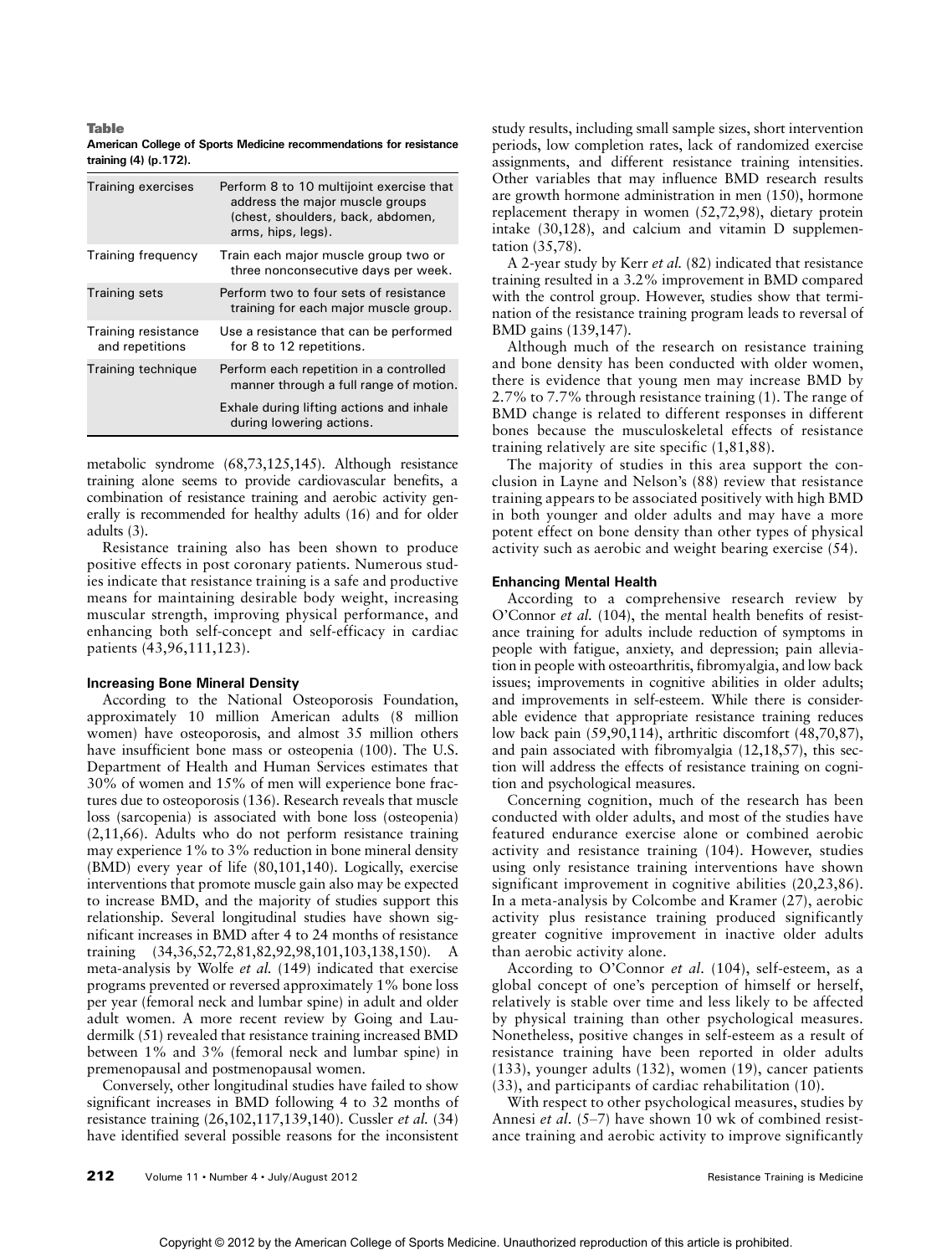physical self-concept, total mood disturbance, depression, fatigue, positive engagement, revitalization, tranquility, and tension in adults and older adults.

Depression is a serious mental health issue that may be associated with decreased functionality, especially in older adults (143). In their comprehensive review, O'Connor et al. (104) noted that at least four studies have examined the effects of resistance training on depression levels in clinically depressed individuals, and at least 18 studies have examined the effects of resistance training on depression symptoms in healthy adults or adults with medical problems. Although these trials produced mixed results, the review authors concluded that there was sufficient evidence to support resistance training as an effective intervention for reducing depression symptoms in adults with depression (104).

Singh et al.  $(118-120)$  have researched the effects of resistance training on depression in elderly individuals. In a classic study, they found that more than 80% of the depressed elders who performed three weekly sessions of resistance training were no longer clinically depressed after just 10 wk of exercise (118). Based on these studies, it would appear that resistance training is associated with reduced depression levels in older adults.

#### Reversing Aging Factors

Finally, some interesting research has been conducted on resistance training effects on muscle mitochondrial content and function. There is evidence that circuit (short rest) resistance training can increase both the mitochondrial content and the oxidative capacity of muscle tissue (107,108,127). Another study, using standard resistance training, showed a reversal in mitochondrial deterioration that typically occurs with aging (97). After 6 months of resistance training, the older adult participants (mean age of 68 years) experienced gene expression reversal that resulted in mitochondrial characteristics similar to those in moderately active young adults (mean age of 24 years). The favorable changes observed in 179 genes associated with age and exercise led the researchers to conclude that resistance training can reverse aging factors in skeletal muscle (97).

#### **Conclusions**

This review provides evidence that resistance training is effective in enhancing several important aspects of physical and mental health. Beginning with the progressive reduction in muscle mass and resting metabolism associated with inactive aging, resistance training studies have consistently demonstrated significant increases in lean weight and metabolic rate, accompanied by significant decreases in fat weight. In the multiple areas that involve physical performance, resistance training has been associated with reduced low back pain, decreased arthritic discomfort, increased functional independence, enhanced movement control, and increased walking speed. Based on numerous studies that showed improved glucose and insulin homeostasis, resistance training has been recommended for resisting type 2 diabetes. With respect to cardiovascular health, resistance training research has demonstrated reduced resting blood pressure, improved blood lipid profiles, and enhanced vascular condition. Resistance training

appears to have greater impact on bone density than other types of physical activity and has been shown to significantly increase BMD in adults of all ages. The demonstrated mental health benefits of resistance training have included decreased symptoms of depression, increased selfesteem and physical self-concept, and improved cognitive ability. Finally and fundamentally, resistance training has been shown to reverse aging factors in skeletal muscle.

The author declares no conflict of interest and does not have any financial disclosures.

#### References

- 1. Almstedt HC, Canepa JA, Ramirez DA, Shoepe TC. Changes in bone mineral density in response to 24 weeks of resistance training in college-age men and women. J. Strength Cond. Res. 2011; 25:1098-103.
- 2. Aloia J, McGowan D, Vaswani A, et al. Relationship of menopause to skeletal and muscle mass. Am. J. Clin. Nutr. 1991;  $53:1378-83$ .
- 3. American College of Sports Medicine. Position Stand: exercise and physical activity for older adults. *Med. Sci. Sports Exerc.* 2009;  $41:1510-30$
- 4. American College of Sports Medicine. ACSM's Guidelines for Exercise Testing and Prescription. 8th ed. Philadelphia (PA): Lippincott, Williams & Wilkins; 2010. p. 71.
- 5. Annesi J, Westcott W. Relationship of feeling states after exercise and total mood disturbance over 10 weeks in formerly sedentary women. Percept. Mot. Skills. 2004; 99:107-15.
- 6. Annesi J, Westcott W, La Rosa Loud R, Powers L. Effects of association and dissociation formats on resistance exercise-induced emotion change and physical self-concept in older women. J. Mental Health Aging. 2004;  $10:87 - 98$ .
- 7. Annesi J, Westcott W. Relations of physical self-concept and muscular strength with resistance exercise-induced feeling states in older women.<br>Percept. Mot. Skills. 2007; 104:183–90.
- 8. Anton M, Cortez-Cooper M, Devan A, et al. Resistance training increases basal limb blood flow and vascular conductance in aging humans. J. Appl. Physiol. 2006: 101:1351-5.
- 9. Barry B, Carson R. The consequences of resistance training for movement control in older adults. J. Gerontol. A. Biol. Sci. Med. Sci. 2004; 59:730-54.
- 10. Beniamini Y, Rubenstein JJ, Zaichowsky LO, Crim MC. Effects of high intensity strength training on quality of life parameters in cardiac rehabilitation patients. Am. J. Cardiol. 1997; 80:841-6.
- 11. Bevier W, Wiswell R, Pyka G, et al. Relationship of body composition, muscle strength, and aerobic capacity to bone mineral density in older men and women. *J. Bone Miner. Res.* 1989; 4:421-32.
- 12. Bircan C, Karasel SA, Akgun B, et al. Effects of muscle strengthening versus aerobic exercise program in fibromyalgia. Rheumatol. Int. 2008; 28:527-32.
- 13. Blessing D, Stone M, Byrd R. Blood lipid and hormonal changes from jogging and weight training of middle-aged men. J. Appl. Sport Sci. Res. 1987: 1:25-9.
- 14. Boyden T, Pamenter R, Going S, et al. Resistance exercise training is associated with decreases in serum low-density lipoprotein cholesterol levels in pre-menopausal women. Arch. Inter. Med. 1993; 153:97-100.
- 15. Boyle JP. Projection of the year 2050 burden of diabetes in the US adult population: dynamic modeling of incidence, mortality, and prediabetes prevalence. Popul. Health Metr. 2010; 8:29.
- 16. Braith R, Stewart K. Resistance exercise training: its role in the prevention of cardiovascular disease. Circulation. 2006; 113:2642-50.
- 17. Broeder C, Burrhus K, Svanevik L, Wilmore J. The effects of either highintensity resistance or endurance training on resting metabolic rate. Am. J. Clin. Nutr. 1992; 55:802-10.
- 18. Brosseau I, Wells GA, Tugwell P, et al. Ottawa Panel evidence-based clinical practical guidelines for strengthening exercises in the management of fibromyalgia: part 2. Phys. Ther. 2008; 88:873-86.
- 19. Brown RD, Harrison JM. The effects of a strength training program on the strength and self-concept of two female age groups. Res. Q. Exerc. Sport. 1986; 57:315-20.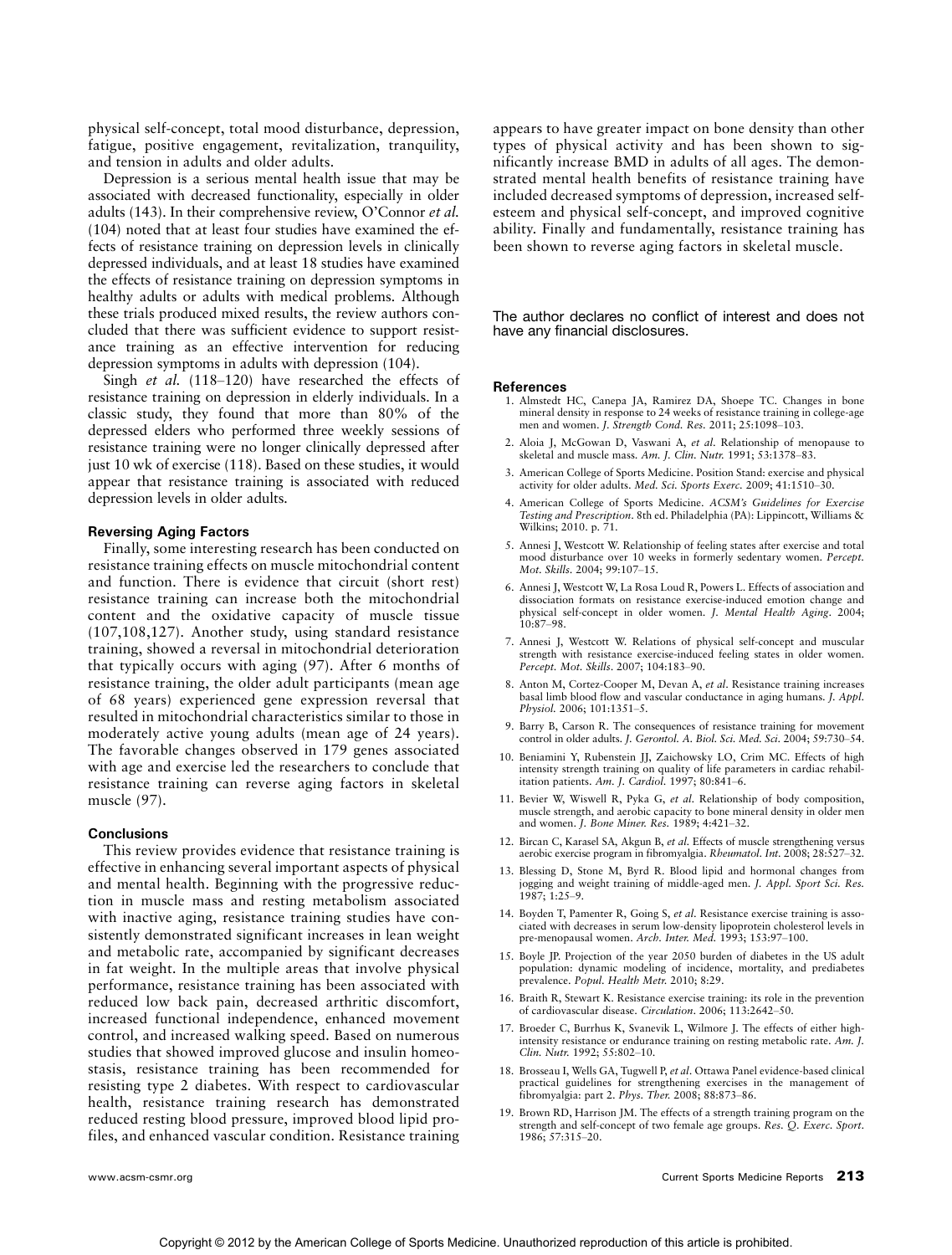- 20. Busse AL, Filo WJ, Magaldi RM, et al. Effects of resistance training exercise on cognitive performance in elderly individuals with memory impairment: results of a controlled trial. Einstein. 2008; 6:402-7.
- 21. Bweir S, Al-Jarrah M, Almalty AM, et al. Resistance exercise training lowers HbA<sub>1c</sub> more than aerobic training in adults with type 2 diabetes. Diab. Metab. Syndr. 2009; 1:27.
- 22. Campbell WW, Crim MC, Young VR, Evans WJ. Increased energy requirements and changes in body composition with resistance training in older adults. Am. J. Clin. Nutr. 1994; 60:167-75.
- 23. Cassilhas RC, Viana VAR, Grasmann V, et al. The impact of resistance exercise on the cognitive function of the elderly. Med. Sci. Sports Exerc. 2007; 39:1401-7.
- 24. Castaneda C, Layne JE, Munez-Orians L, et al. A randomized controlled trial of resistance exercise training to improve glycemic control in older adults with type 2 diabetes. Diabetes Care. 2002; 25:2335-41.
- 25. Cauza E, Strasser B, Haber P, et al. The relative benefits of endurance and strength training on metabolic factors and muscle function of people with type 2 diabetes. Arch. Phys. Med. Rehab. 2005; 86:1527-33.
- 26. Chilibeck P, Calder A, Sale D, Webber C. Twenty weeks of weight training increases lean tissue mass but not bone mineral mass or density in healthy, active women. Can. J. Physiol. Pharmocol. 1996; 74:1180-5.
- 27. Colcombe S, Kramer AF. Fitness effects on the cognitive function of older adults: a meta-analytic study. Phychol. Sci. 2003; 14:125-30.
- 28. Coon PJ, Rogus EM, Drinkwater D, et al. Role of body fat distribution in the decline in insulin sensitivity and glucose tolerance with age. J. Clin. Endocrinol. Metab. 1992; 75:1125-32.
- 29. Cooper KH. Aerobics. New York (NY): Bantam Books; 1968.
- 30. Cooper C, Atkinson E, Hensuid R, et al. Dietary protein intake and bone mass in women. Calcif. Tissue Int. 1996; 58:320-5.
- 31. Cornelissen VA, Fagard RH. Effect of resistance training on resting blood pressure: a meta-analysis of randomized controlled trials. J. Hypertens. 2005; 23:251-9.
- 32. Cortez-Cooper MY, Devan AE, Anton MM, et al. Effects of high-intensity resistance training on arterial stiffness and wave reflection in women. Am. J. Hypertens. 2005; 18:930-4.
- 33. Courneya KS, Segal RJ, Mackey JR, et al. Effects of aerobic and resistance exercise in breast cancer patients receiving adjuvant chemotherapy: a mul-<br>ticenter randomized controlled trial. J. Clin. Oncol. 2007; 25:4396–404.
- 34. Cussler E, Lohman T, Going S, et al. Weight lifted in strength training predicts bone change in postmenopausal women. *Med. Sci. Sports Exerc.*<br>2003; 35:10–7.
- 35. Dawson-Hughes B, Harris S. Calcium intake influences the association of protein intake with rates of bone loss in elderly men and women. Am. J. Clin. Nutr. 2002; 75:773-9.
- 36. Dornemann T, Mc Murray R, Renner J, Anderson J. Effects of high intensity resistance exercise on bone mineral density and muscle strength of 40- 50 year-old women. J. Sports Med. Phys. Fitness. 1997; 37:246-51.
- 37. Dunstan DW, Daly RM, Owen N, et al. High-intensity resistance training improves glycemic control in older patients with type 2 diabetes. Diabetes  $Care. 2002$ ; 25:1729-36.
- 38. Dutta C, Hadley EC. The significance of sarcopenia in old age. J. Gerontol. A. Biol. Sci. Med. Sci. 1995; 50:1-4.
- 39. Evans WJ. Protein nutrition and resistance exercise. Can. J. Appl. Physiol. 2001; 26:S141-52.
- 40. Eves ND, Plotnikoff RC. Resistance training and type 2 diabetes: considerations for implementation at the population level. Diabetes Care. 2006; 29:1933-41.
- 41. Fahlman MM, Boardly D, Lambert CP, Flynn MG. Effects of endurance training and resistance training on plasma lipoprotein profiles in elderly women. J. Gerontol. A. Biol. Sci. Med. Sci. 2002; 57:B54-B60.
- 42. Fahs C, Heffernan K, Ranadive S, et al. Muscular strength is inversely associated with aortic stiffness in young men. Med. Sci. Sports Exerc. 2010; 42:1619-24.
- 43. Faigenbaum A, Skrinar G, Cesare W, et al. Physiologic and symptomatic responses of cardiac patients to resistance exercise. Arch. Phys. Med. Rehab. 1990; 70:395-8.
- 44. Fiatarone MA, Marks E, Ryan N, et al. High-intensity strength training in nonagenarians. JAMA. 1990; 263:3029-34
- 45. Fitzgerald SJ, Blair S. Muscular fitness and all-cause mortality: prospective observations. J. Phys. Act. Health. 2004; 1:17-8.
- 46. Flack KD, Davy KP, Huber MAW, et al. Aging, resistance training, and diabetes prevention. J. Aging Res. 2011; 2011:127315.
- 47. Flegal KM, Carroll MD, Ogden CL, et al. Prevalence and trends in obesity among US adults, 1999-2008. JAMA. 2010; 303:235-41.
- 48. Focht BC. Effectiveness of exercise interventions in reducing pain symptoms among older adults with knee osteoarthritis: a review. J. Aging Phys. Act. 2006; 14:212-35.
- 49. Forbes GB, Halloran E. The adult decline in lean body mass. Hum. Biol. 1976; 48:161-73.
- 50. Frontera WR, Hughes VA, Fiatarone MA, et al. Aging of skeletal muscle: a 12-yr longitudinal study. *J. Appl. Physiol.* 2000; 88:1321-6.
- 51. Going S, Laudermilk M. Osteoporosis and strength training. Am. J. Lifestyle Med. 2009: 3:310-9.
- 52. Going S, Lohman T, Houtkooper L, et al. Effects of exercise on BMD in calcium replete postmenopausal women with and without hormone replacement therapy. Osteoporos. Int. 2003; 14:637-43.
- 53. Gordon B, Benson A, Bird S, Fraser S. Resistance training improves meta-bolic health in type 2 diabetes: a systematic review. Diab. Res. Clin. Pract. 2009; 83:157-75.
- 54. Gutin B, Kasper MJ. Can exercise play a role in osteoporosis prevention? A review. Osteoporos. Int. 1992; 2:55-69.
- 55. Hackney KJ, Engels HJ, Gretebeck RJ. Resting energy expenditure and delayed-onset muscle soreness after full-body resistance training with an eccentric concentration. J. Strength Cond. Res. 2008; 22:1602-9.
- 56. Hagerman F, Walsh S, Staron R, et al. Effects of high-intensity resistance training on untrained older men: strength, cardiovascular, and metabolic<br>responses. J. G*erontol. A. Biol. Sci. Med. Sci.* 2000; 55:8336–46.
- 57. Hakkinen A, Hakkinen K, Hannonen P, Alen M. Strength training induced adaptations in neuromuscular function of premenopausal women and fibromyalgia: comparison with healthy women. Ann. Rheum. Res. 2001;  $60:21-6$ .
- 58. Haltom RW, Kraemer RR, Sloan RA, et al. Circuit weight training and its effects on excess post-exercise oxygen consumption. Med. Sci. Sports Exerc. 1999; 31:1613-8.
- 59. Hayden JA, van Tulder MW, Tomlinson G. Systematic review: strategies for using exercise therapy to improve outcomes in chronic low back pain. Ann. Intern. Med. 2005; 142:776-85.
- 60. Heden T, Lox C, Rose P, et al. One-set resistance training elevates energy expenditure for 72 hours similar to three sets. Eur. J. App. Physiol. 2011; 111:477-84.
- 61. Henwood TR, Taaffe DR. Improved physical performance in older adults undertaking a short-term programme of high-velocity resistance training. Gerontology. 2005; 51:108-15.
- 62. Holten MK, Zacho M, Gaster C, et al. Strength training increases insulinmediated glucose uptake, GLUT4 content, and insulin signaling in skeletal muscle in patients with type 2 diabetes. Diabetes. 2004; 53:294-305.
- 63. Holviala JH, Sullivan JM, Kraemer WJ, et al. Effects of strength training on muscle strength characteristics, functional capabilities, and balance in middle-aged and older women. J. Strength Cond. Res. 2006; 20:336-44.
- 64. Hunter GR, Wetzstein CJ, Fields DA, et al. Resistance training increases total energy expenditure and free-living physical activity in older adults. J. Appl. Physiol. 2000; 89:977-84.
- 65. Hunter GR, Bryan DR, Wetzstein CJ, et al. Resistance training and intraabdominal adipose tissue in older men and women. Med. Sci. Sports Exerc. 2002; 34:1025-8.
- 66. Hurley B. Strength training in the elderly to enhance health status. Med. Exerc. Nutr. Health. 1995; 4:217-29.
- 67. Hurley B, Roth S. Strength training in the elderly: effects on risk factors for age-related diseases. Sports Med. 2000; 30:249-68.
- 68. Hurley BF, Hanson ED, Sheaff AK. Strength training as a countermeasure to aging muscle and chronic disease. Sports Med. 2011; 41:289-306.
- 69. Ibanez J, Izquierdo M, Arguelles I, et al. Twice weekly progressive resistance training decreases abdominal fat and improves insulin sensitivity in older men with type 2 diabetes. Diabetes Care. 2005; 28:662-7.
- 70. Jan M, Lin J, Liau J, et al. Investigation of clinical effects of high- and lowresistance training for patients with knee osteoarthritis: a randomized controlled trial. Phys. Ther. 2008; 88:427-36.
- 71. Janssen I, Shepard DS, Katzmarzyk PK, Roubenoff R. The health care costs of sarcopenia in the United States. J. Am. Geriatr. Soc. 2004; 52:80-5.
- 72. Judge J, Kleppinger A, Kenny A, et al. Home-based resistance training improves femoral bone mineral density in women on hormone therapy. Osteoporos. Int. 2005; 16:1096-108.
- 73. Jurca R, Lamonte MJ, Barlow CE, et al. Association of muscular strength with incidence of metabolic syndrome in men. Med. Sci. Sports Exerc. 2005; 37:1849-55.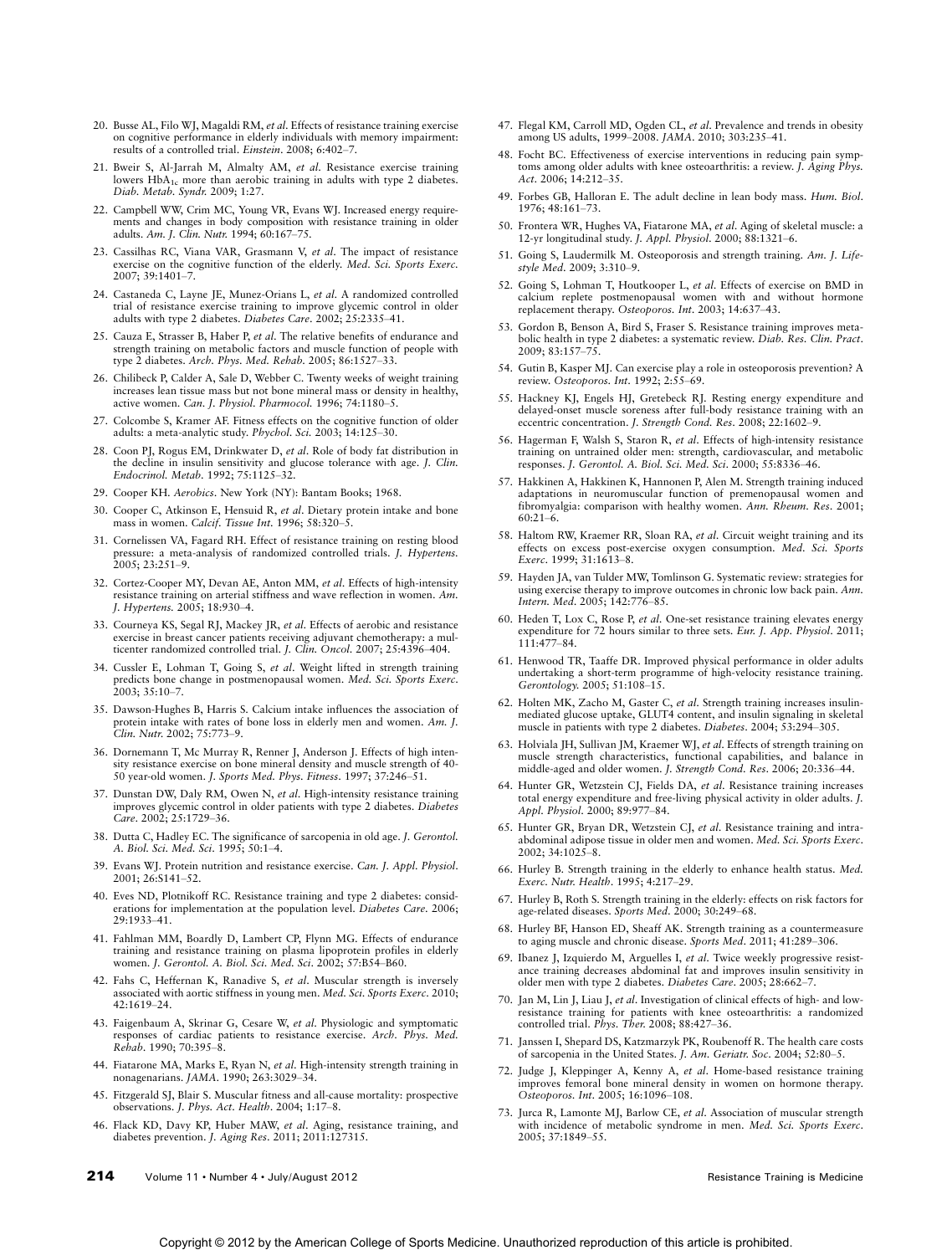- 74. Kalapotharakos V, Michalpoulos M, Tokmakisis S, et al. Effects of heavy and moderate resistance training on functional performance in older adults. J. Strength Cond. Res. 2005; 19:652-7.
- 75. Kelemen MH, Effron MB. Exercise training combined with antihypertensive drug therapy. *JAMA*. 1990; 263:2766-71.
- 76. Kelley G. Dynamic resistance exercise and resting blood pressure in healthy adults: a meta-analysis. J. Appl. Physiol. 1997; 82:1559-65.
- 77. Kelley G, Kelley K. Progressive resistance exercise and resting blood pressure: a meta-analysis of randomized controlled trials. Hypertension. 2000; 35:838-43.
- 78. Kelley G, Kelley K, Tran Z. Exercise and lumbar spine bone mineral density in postmenopausal women: a meta-analysis of individual patient data. J. Gerontol. A. Biol. Sci. Med. Sci. 2002; 57:M599-604.
- 79. Kelley G, Kelley K. Impact of progressive resistance training on lipids and lipoproteins in adults: a meta-analysis of randomized controlled trials. Prev. Med. 2009: 48:9-19.
- 80. Kemmler WS, Von Stengel S, Weineck J, et al. Exercise effects on menopausal risk factors of early postmenopausal women: 3-yr Erlangen fitness osteoporosis prevention study results. Med. Sci. Sports Exerc. 2005; 37:194-203.
- 81. Kerr D, Morton A, Dick I, Prince R. Exercise effects on bone mass in postmenopausal women are site-specific and load-dependent. J. Bone Miner. Res. 1996; 11:218-25.
- 82. Kerr D, Ackland T, Masten B, et al. Resistance training over 2 years increases bone mass in calcium-replete postmenopausal women. J. Bone Miner. Res. 2001; 16:175-81.
- 83. Keys A, Taylor HL, Grande F. Basal metabolism and age of adult man. Metabolism. 1973; 22:579-87.
- 84. Kohrt WM, Kirwan JP, Staten MA, et al. Insulin resistance in aging is related to abdominal obesity. Diabetes. 1993; 42:273-81.
- 85. Kokkinos P, Hurley B, Vaccaro P. Effects of low and high repetition resistive training on lipoprotein–lipid profiles. *Med. Sci. Sports Exerc.* 1998;<br>29:50–4.
- 86. Lackmann ME, Neupert SD, Betrand R, Jette AM. The effects of strength training on memory of older adults. J. Aging Phys. Act. 2006; 14:59-73.
- 87. Lange A, Vanwanseele B, Fiatarone Singh M. Strength training for treatment of osteoarthritis of the knee: a systematic review. Arthritis Rheum. 2008; 59:1488-94.
- 88. Layne J, Nelson M. The effects of progressive resistance training on bone density: a review. Med. Sci. Sports Exerc. 1999; 31:25-30.
- 89. Lemmer J, Ivey F, Ryan A, et al. Effect of strength training on resting metabolic rate and physical activity. Med. Sci. Sports Exerc. 2001; 33:532-41.
- 90. Liddle SD, Baxter GD, Gracey JI. Exercise and chronic low back pain: what works? Pain. 2004; 107:176-90.
- 91. Lloyd-Jones D, Adams R, Carnethon M, et al. Heart disease and stroke statistics: 2009 update. A report from the American Heart Association Statistics Committee and Stroke Statistics Subcommittee. Circulation. 2009; 119:480-6.
- 92. Lohman T, Going S, Pamenter R, et al. Effects of resistance training on regional and total BMD in premenopausal women: a randomized prospective study. J. Bone Miner. Res. 1995; 10:1015-24.
- 93. Maeda S, Otsuki T, Iemitsu M, et al. Effects of leg resistance training on arterial function in older men. Br. J. Sports Med. 2006; 40:867-9.
- 94. Maggio CA, Pi-Sunyer FX. Obesity and type 2 diabetes. *Endocrinol. Metab. Clin. North Am.* 2003; 32:805-22.
- 95. Marcell TJ. Sarcopenia: causes, consequences, and preventions. J. Gerontol. A. Biol. Sci. Med. Sci. 2003; 58:M911-6.
- 96. Marzolini S, Oh P, Thomas S, Goodman J. Aerobic and resistance training in coronary disease: single versus multiple sets. Med. Sci. Sports Exerc. 2008; 40:1557-64.
- 97. Melov S, Tarnopolsky M, Beckman K, et al. Resistance exercise reverses aging in human skeletal muscle. PLoS One. 2007; 2:e465.
- 98. Milliken L, Going S, Houtkooper L, et al. Effects of exercise training on bone remodeling, insulin-like growth factors, and BMD in post-menopausal women with and without hormone replacement therapy. Calcif. Tissue Int. 2003; 72:478-84.
- 99. Miyachi M, Kawano H, Sugawara J, et al. Unfavorable effects of resistance training on central arterial compliance: a randomized intervention study. Circulation. 2004; 110:2858-63.
- 100. National Osteoporosis Foundation. Fast Facts. [cited 2009 Nov 23]. Available from: www.nof.org/osteoporosis/diseasefacts.htm.
- 
- 101. Nelson ME, Fiatarone M, Morganti C., et al. Effects of high-intensity strength training on multiple risk factors for osteoporotic fractures. JAMA. 1994; 272:1909-14.
- 102. Nichols J, Nelson K, Peterson K, Sartoris D. BMD responses to high intensity strength training in active older women. J. Aging Phys. Act. 1995;  $3:26-8.$
- 103. Nickols-Richardson S, Miller L, Wootten D, et al. Concentric and eccentric isokinetic resistance training similarly increases muscular strength, fat-free soft tissue mass, and specific bone mineral measurements in young women. Osteoporos. Int. 2007; 18:789-96.
- 104. O'Connor PJ, Herring MP, Caravalho A. Mental health benefits of strength training in adults. Am. J. Lifestyle Med. 2010; 4:377-396.
- 105. Olson J, Dengel D, Leon A., Schmitz K. Moderate resistance training and vascular health in overweight women. Med. Sci. Sports Exerc. 2006; 38:1558-64.
- 106. Ong KL, Cheung BMY, Man YB, et al. Hypertension treatment and control: prevalence, awareness, treatment, and control of hypertension among United States adults 1999-2004. Hypertension. 2007; 49:69-75.
- 107. Parise G, Brose A, Tarnopolsky M. Resistance exercise training decreases oxidative damage to DNA and increases cytochrome oxidase activity in older adults.  $Exp.$  Gerontol. 2005; 40:173-80.
- 108. Phillips SM. Resistance exercise: good for more than just grandma and grandpa's muscles. Appl. Physiol. Nutr. Metab. 2007; 32:1198-205.
- 109. Phillips SM, Winett RA. Uncomplicated resistance training and healthrelated outcomes: evidence for a public health mandate. Curr. Sports Med. Rep. 2010; 9:208-13.
- 110. Pitsavos C, Panagiotakos DB, Tambalis KD, et al. Resistance exercise plus aerobic activities is associated with better lipids profile among healthy individuals: the ATTIICA study.  $QJM$ . 2009; 102:609-16.
- 111. Pollock ML, Franklin BA, Balady GL, et al. AHA Science Advisory. Resistance exercise in individuals with and without cardiovascular disease: benefits, rationale, safety, and prescription: an advisory from the Committee on Exercise Rehabilitation, and Prevention, Council on Clinical Cardiology, American Heart Association; Position paper endorsed by the<br>American College of Sports Medicine. Circulation. 2000; 101:828–33.
- 112. Pratley R, Nicklas B, Rubin M, et al. Strength training increases resting metabolic rate and norepinephrine levels in healthy 50- to 65-year-old men. J. Appl. Physiol. 1994; 76:133-7.
- 113. Rakobowchuk M, McGowan CL, DeGroot PC, et al. Effect of whole body resistance training on arterial compliance in young men. Exp. Physiol. 2005; 90:645-51.
- 114. Risch S, Norvell N, Polock M, et al. Lumbar strengthening in chronic low back pain patients.  $Spine$ . 1993; 18:232-8.
- 115. Schlicht J, Camaione DN, Owen SV. Effect of intense strength training on standing balance, walking speed, and sit-to-stand performance in older adults. J. Gerontol. A. Biol. Sci. Med. Sci. 2001; 56:M281-6.
- 116. Schmitz KH, Hannan PJ, Stovitz SD, *et al.* Strength training and adiposity in premenopausal women: strong, healthy, and empowered study. Am. J. Clin. Nutr. 2007; 86:566-72.
- 117. Sinaki M, Wahner H, Bergstralh E, et al. Three-year controlled, randomized trial of the effect of dose-specified loading and strengthening exercises on BMD on spine and femur in non-athletic, physically active women. Bone. 1996; 19:233-44.
- 118. Singh NA, Clements KM, Fiatarone MA. A randomized controlled trial of progressive resistance exercise in depressed elders. J. Gerontol. A. Biol. Sci. Med. Sci. 1997; 52:M27-35.
- 119. Singh NA, Clements KM, Singh MA. The efficacy of exercise as a long-term antidepressant in elderly subjects: a randomized, controlled trial. J. Gerontol. A. Biol. Sci. Med. Sci. 2001; 56:M497-504.
- 120. Singh NA, Stavrinos TM, Scarbek Y, et al. A randomized controlled trial of high vs low intensity weight training versus general practitioner care for clinical depression in older adults. J. Gerontol. A. Biol. Sci. Med. Sci. 2005; 60:768-76.
- 121. Smutok M, Reece C, Kokkinos P, et al. Aerobic vs. strength training for risk factor intervention in middle-aged men at high risk for coronary heart dis-<br>ease. Metabolism. 1993; 42:177–84.
- 122. Standards of medical care in diabetes. Diabetes Care. 2006; 29:S4-42.
- 123. Stewart K, Mason M, Kelemen M. Three-year participation in circuit weight training improves muscular strength and self-efficacy in cardiac patients. J. Cardiopulm. Rehabil. 1988; 8:292-6.
- 124. Strasser B, Schobersberger W. Evidence of resistance training as a treatment therapy in obesity. J. Obes. 2011; 2011:482564.
- 125. Strasser B, Siebert U, Schobersberger W. Resistance training in the treatment of metabolic syndrome. Sports Med. 2010; 40:397-415.

www.acsm-csmr.org **215** Current Sports Medicine Reports 215